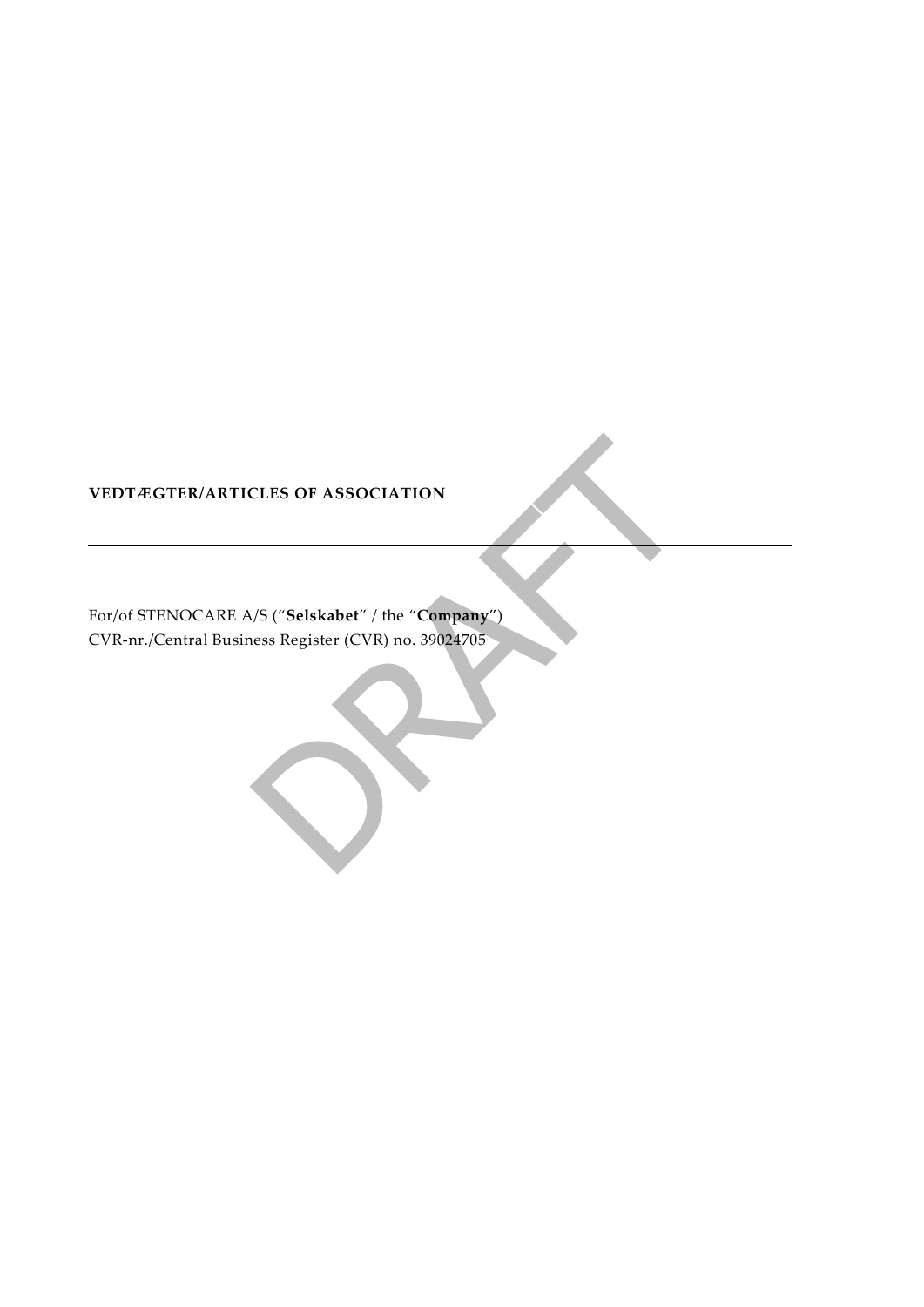### 1. **NAVN NAME**

1.1 Selskabets navn er STENOCARE A/S. The Company's name is STENOCARE A/S.

## 2. **FORMÅL OBJECTS**

2.1 Selskabets formål er at drive virksomhed med forskning, fremstilling, udvikling, forarbejdning, import, salg og distribution af palliative produkter.

## 3. **SELSKABSKAPITAL SHARE CAPITAL**

- 3.1 Selskabets selskabskapital udgør DKK 934.090,08 fordelt i kapitalandele á DKK 0,08.
- 3.2 Selskabskapitalen er fuldt indbetalt. The share capital has been fully paid.
- 3.3 Alle kapitalandele har lige rettigheder i Selskabet.

## 4 **KAPITALANDELE SHARES**

- 4.1 Selskabets kapitalandele er udstedt på navn og skal noteres på navn i Selskabets ejerbog.
- 4.2 Kapitalandelene er omsætningspapirer. The shares are negotiable instruments.
- 4.3 Selskabet udsteder ikke ejerbeviser. Kapitalandelene udstedes i papirløs form af

The Company's purpose is to do business by scientific work, manufacturing, development, processing, import, sale and distribution of palliative products.

The Company's share capital is DKK 934,090.08 divided into shares of DKK 0.08.

All shares in the Company have equal rights.

The Company's shares are registered shares and must be registered in the Company's register of shareholders.

The Company does not issue share certificates. The shares are issued in paperless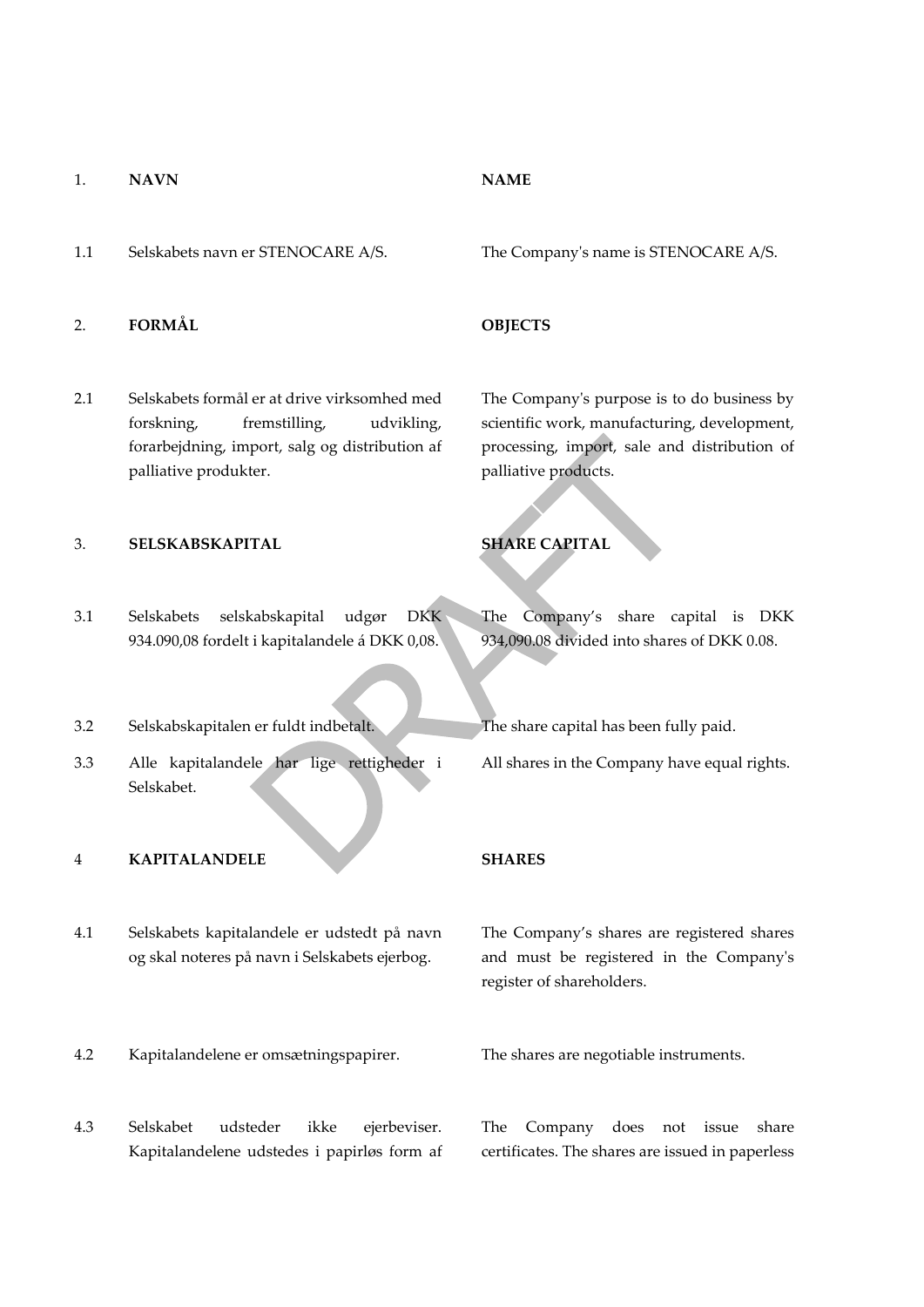VP Securities A/S, CVR-nr. 21599336 og registreres hos Computershare A/S, CVR-nr. 27088899. Udbytte udbetales gennem Computershare A/S. Rettigheder vedrørende kapitalandelene skal anmeldes til Computershare A/S efter de herom gældende regler.

4.4 Selskabets ejerbog føres af Computershare A/S, CVR-nr. 27088899, eller som bestemt af Selskabets bestyrelse.

## **5. BEMYNDIGELSE TIL KAPITALFORHØJELSE M.V.**

# 5.1 **Bemyndigelse til bestyrelsen til at udstede Warrants med den dertilhørende kapitalforhøjelse**

Bestyrelsen er den 16. maj 2019 i henhold til selskabslovens § 155 stk. 2 bemyndiget til ad én eller flere gange at udstede warrants til de af Selskabets medarbejdere, som Bestyrelsen vurderer yder en særlig indsats for Selskabet eller som besidder helt særlige egenskaber, som Selskabet profiterer af.

Bestyrelsen er bemyndiget til at foretage kapitalforhøjelser, der følger af Bestyrelsens udnyttelse af dens bemyndigelse.

Tildeling af warrants kan ikke ske til Selskabets bestyrelse, direktion eller Selskabets oprindelige stiftere.

form through VP Securities A/S, CVR no. 21599336 and registered with Computershare A/S, CVR no. 27088899. Dividend is paid through Computershare A/S. Rights relating to the shares must be notified to Computershare A/S in accordance with the applicable rules.

The Company's register of shareholders is kept by Computershare A/S, CVR no. 27088899, or as determined by the Company's Board of Directors.

# **AUTHORIZATION FOR SHARE CAPITAL INCREASE ETC.**

**Authorization to the Board of Directors to issue Warrants with the corresponding capital increase**

On the 16 May 2019 the Board of Directors is in accordance with section 155(2) of the Danish Companies Act authorized to issue warrants one or more times to the employees of the Company who, based on the opinion of the Board of Directors, make a special effort for the Company or who possess very special qualities that the Company benefits from.

The Board of Directors are authorized to make capital increases resulting from the Board of Directors exercising of its authorization.

Allocation of warrants cannot be made to the Company's Board of Directors, Management or the Company's original founders.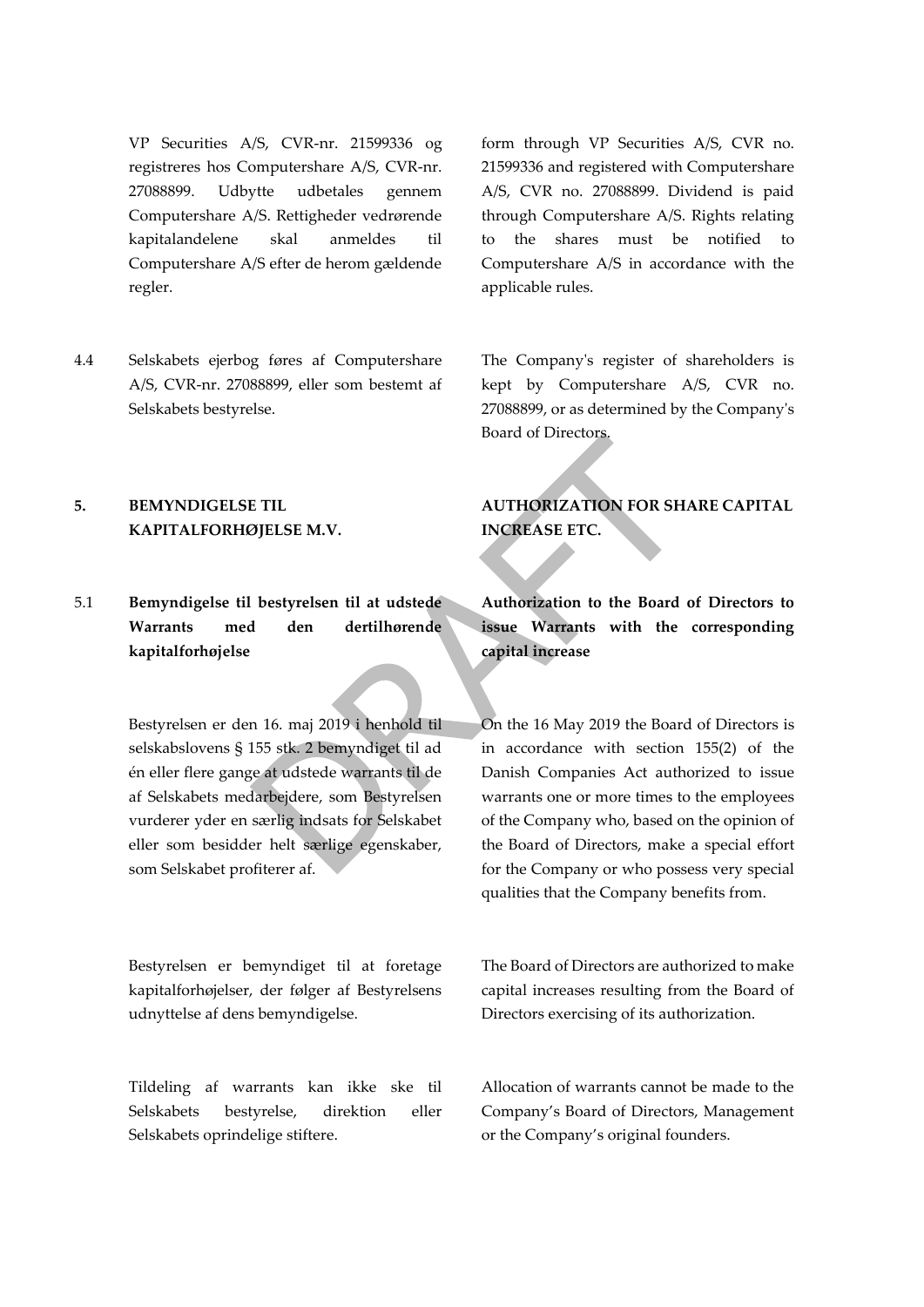Bestyrelsens bemyndigelserbemyndigelse er gældende til og med den 31. maj 20222024.

Bemyndigelse indebærer, at bestyrelsen er berettiget til ad en eller flere gange at udstede warrants, der giver de anførte medarbejdere ret til tegning af i alt op til 400.000 kapitalandele i Selskabet á DKK 0,08. De kapitalandele, der udstedes af bestyrelsen ved udnyttelse af bemyndigelsen kan tegnes til én af Bestyrelsen fastsat kurs, jf. selskabslovens § 159 stk. 1, nr. 2. Kursen skal afspejle markedskursen på tidspunktet for udnyttelse af bemyndigelsen.

Bemyndigelsen indebærer, at kapitalforhøjelsen skal ske ved udstedelse af nye kapitalandele, at de nye kapitalandele skal indbetales kontant og fuldt ud, at de nye kapitalandele skal tilhøre samme kapitalklasse som de eksisterende kapitalandele, at de nye kapitalandele tegnes i størrelser à DKK 0,08, at der ikke er fortegningsret for eksisterende kapitalejere, at der ikke er indskrænkninger for de nye kapitalejere ved fremtidige kapitalforhøjelser, at der ikke gælder indskrænkninger i de nye kapitalandeles omsættelighed, at ingen af de nye kapitalejere skal være forpligtet til at lade sine kapitalandele indløse, at de nye kapitalandele er omsætningspapirer, og at de nye kapitalandele skal noteres på navn og registreres i Selskabets ejerbog som varetages af Computershare A/S eller som besluttet af bestyrelsen.

The Board of Directors' authorization is valid until 31 May 20222024.

The authorization means that the Board of Directors is entitled to issue warrants one or more times, giving the stated employees the right to subscribe for up to 400,000 shares in the Company of DKK 0.08. The shares issued by the Board of Directors through exercise of the authorization may be subscribed for a price fixed by the Board of Directors, cf. the Danish Companies Act section 159(1). The price shall reflect the market price at the time of exercise of the authorization.

The authorization implies that the capital increase must be made by issuing new shares, that the new shares must be paid in cash and in full, that the new shares must belong to the same capital class as the existing shares, that the new shares are subscribed for in sizes of DKK 0.08, that there is no pre-emption right for existing owners of capital, that there are no restrictions on the negotiability of the shares in regards to future capital increases, that no restrictions apply to the transferability of the new shares, that none of the new owners of capital must be obliged to have its shares redeemed, that the new shares are negotiable instruments, and that the new shares must be registered by name and registered in the Company's register of shareholders, which is handled by Computershare A/S or as decided by the Board of Directors.

5.2 BestyrelseBestyrelsen er i perioden frem til den 31. december 2024 bemyndiget – ad en eller flere gange – at forhøje selskabets kapital med op til nominelt DKK 50.000400.000.

The Board of Directors are in the period until 31 December 2024 authorized to carry out one or more capital increases whereby an aggregate amount of up to nominally DKK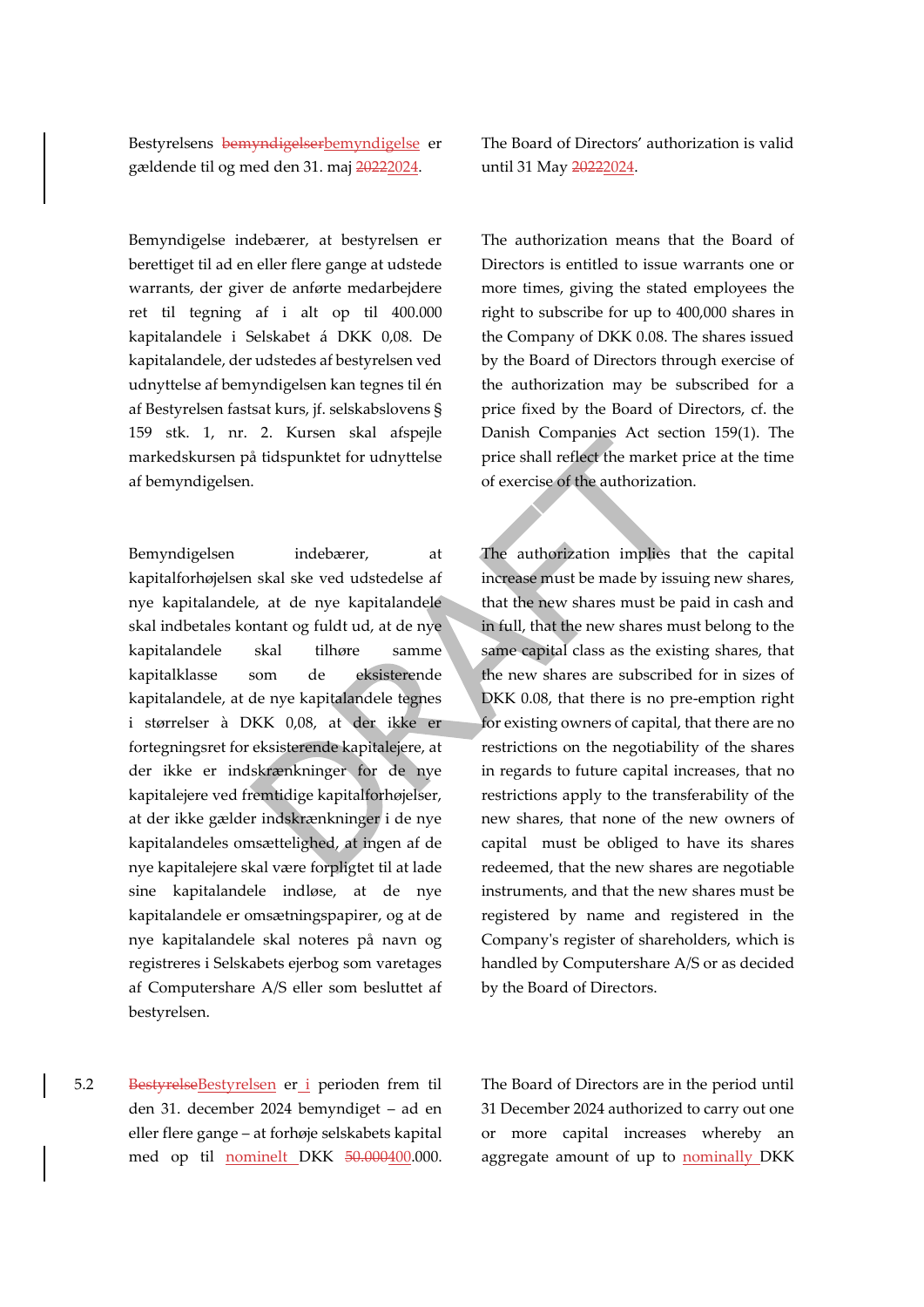Kapitalforhøjelsen kan ske ved gældskonvertering, kontant indskud, og/eller indskud i andre værdier end kontanter.

Bestyrelsen har i henhold til den anførte bemyndigelse udnyttet retten til at forhøje selskabets med en kursværdi på DKK 3.787.740 modsvarende en forhøjelse af kapitalen med DKK 189.387.

Kapitalforhøjelsen vil ske uden fortegningsret for kapitalejerne. Tegningen skal ske til markedskurs fastsat af bestyrelsen.

De nye kapitalandele skal være omsætningspapirer og skal lyde på navn. Der skal ikke gælde indskrænkninger i de nye kapitalandeles omsættelighed. Der skal ikke gælde indskrænkninger i de nye kapitalejeres fortegningsret ved fremtidige forhøjelser af selskabskapitalen. Ingen ny kapitalejer skal være forpligtet til at lade sine kapitalandele indløse. De nye kapitalandele skal tilhøre samme kapitalklasse og have samme rettigheder i Selskabet, som de eksisterende kapitalandele. De nye kapitalandele skal tilhøre samme kapitalklasse og have samme rettigheder i Selskabet, som de eksisterende kapitalandele.

De nye kapitalandele skal indbetales fuldt ud (gældskonvertering, kontant indbetaling og/eller indbetaling i andre værdier end kontanter).

Der er tilknyttet de nye kapitalandeles rettigheder fra det tidspunkt, hvor kapitalandelene er indbetalt 50,000400,000 are contributed to the Company by cash payment, conversion of debt and/or by payment in other values than cash.

The Board of Directors has according to the stated authorization, exercised the right to carry out a capital increase of DKK 3,787,740,00 correspond to a capital increase of DKK 189,387.

The capital increase is made without preemption rights for the shareholders. The subscription shall be at the market price determined by the Board of Directors.

The new shares must be negotiable instruments and registered by name. There should be no restrictions on the transferability of the new shares There should be no restrictions on the new shareholders' preemption rights in the event of future increases of the share capital.. No new shareholder shall be obliged to redeem its shares. The new shares shall belong to the same share class and have the same rightrights in the Company as the existing shares.

The new shares shall be paid in full (conversion of debt, cash payment and/or by payment in other values than cash).

The rights of the new shares arise from the date when the shares have been paid (by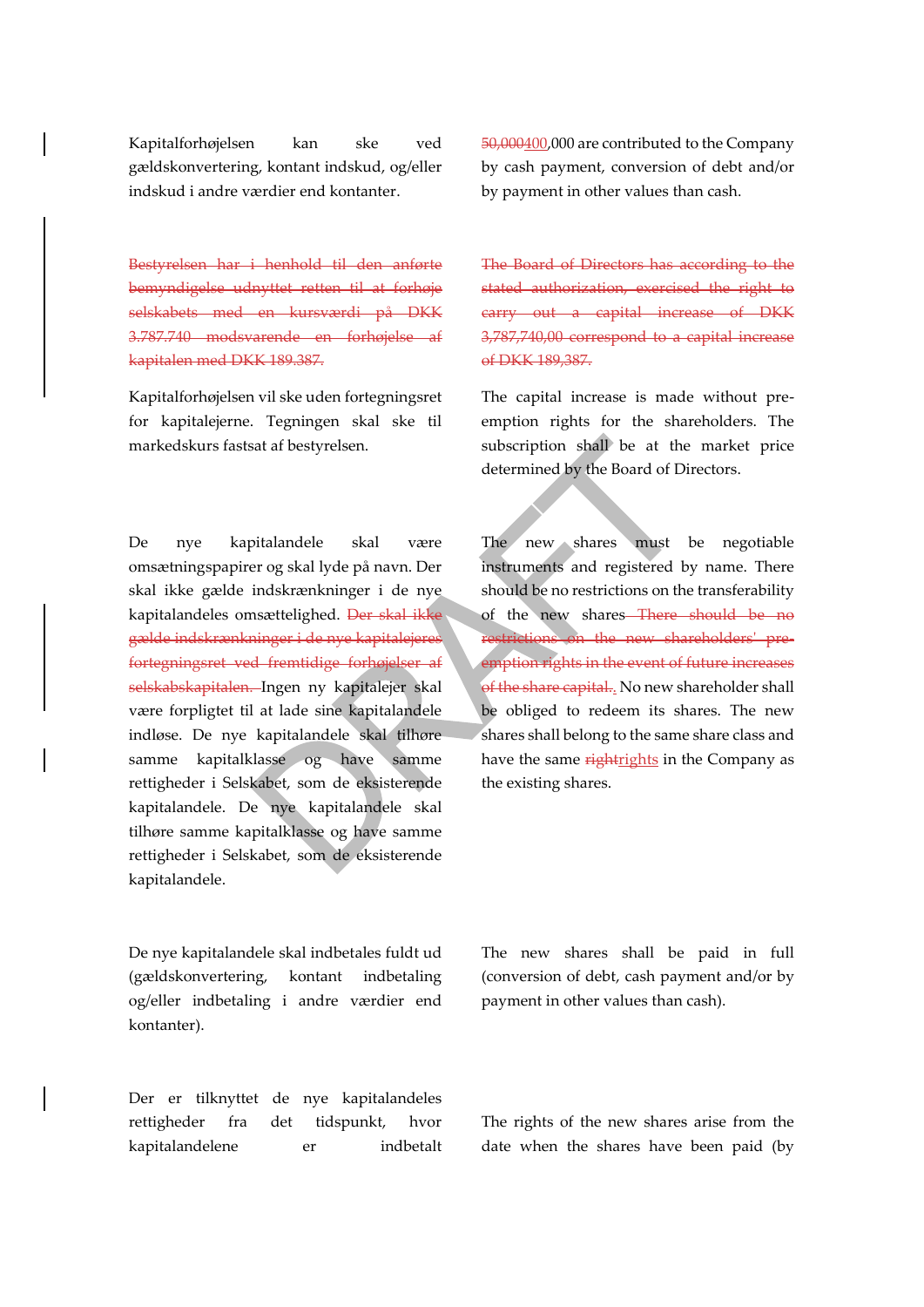(gældskonvertering, kontant indbetaling og/eller indbetaling i andre værdier end kontanter).

Bestyrelsen kan foretage de ændringer af Selskabets vedtægter, som er en nødvendig følge af den / de gennemførte kapitalforhøjelser, herunder slette denne bemyndigelse fra vedtægterne, når bemyndigelsen er udnyttet fuldt ud, eller når fristen derfor er udløbet.

5.3 Selskabets bestyrelse er bemyndiget til at tildele Selskabets til enhver tid værende CFO optioner, der giver vedkommende ret til fra Selskabet at erhverve op til i alt 34.000 kapitalandele á DKK 0,08 på nærmere af bestyrelsen fastsatte vilkår. Vilkårene for tildelingen skal i øvrigt fastlægges i den med Selskabets CFO indgåede ansættelseskontrakt, jf. lov om aktieoptioner m.v.

> Bemyndigelsen gives for perioden den 28. februar 2025.

## 6. **GENERALFORSAMLINGEN, KOMPETENCE, STED OG INDKALDELSE**

- 6.1 Generalforsamlingen har den højeste myndighed i alle Selskabets anliggender, inden for de i lovgivningen og disse vedtægter fastsatte grænser.
- 6.2 Kapitalejernes beslutningskompetence udøves på generalforsamlingen. Kapitalejernes beslutninger på generalforsamlingen kan dog

conversion of debt, cash payment and/or by payment in other values than cash).

The Board of Directors can make the changes to the Company's articles of association, which isare a necessary consequence of the capital increases made, including deleting this authorisation from the articles of association when the authorisation has been fully utilized or when the deadline has expired.

The Company's Board of Directors is authorized to grant the Company's CFO, at any time, options which gives the person the right to receive from the Company up to 34,000 shares of DKK 0.08 on terms determined by the Board of Directors. The terms shall also be decided on in the employment contract entered into with the Company's CFO, see the Danish lov om aktieoptioner etc.

The authorization is given for the period until and including 28 February 2025.

## **GENERAL MEETINGS; POWERS, VENUE AND NOTICE**

The General Meeting has the supreme authority in all the Company's affairs subject to the limits set by statute and these Articles of Association.

The shareholders' authority to pass resolutions shall be exercised at the General Meeting. The shareholders' resolutions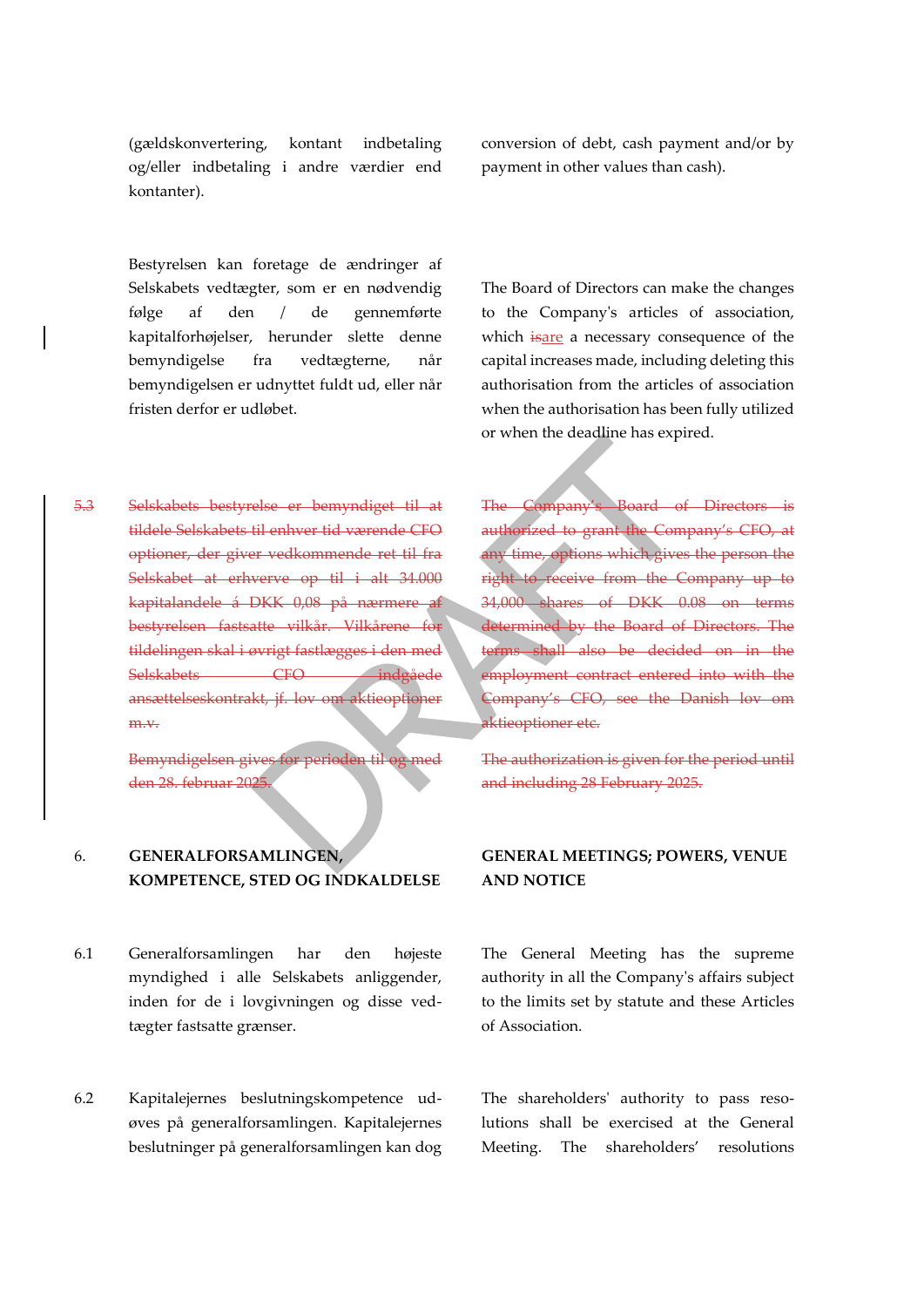konkret træffes under fravigelse af lovens og vedtægternes form- og fristkrav, herunder ved skriftlig behandling, hvis samtlige kapitalejere er enige herom. Alle beslutninger skal dog indføres i Selskabets forhandlingsprotokol.

6.3 Bestyrelsen udpeger dirigenten for generalforsamlingen.

> Dirigenten afgør alle spørgsmål vedrørende sagernes behandling og stemmeafgivningen.

- 6.4 Generalforsamlinger indkaldes af bestyrelsen senest 2 uger og tidligst 4 uger før generalforsamlingen på Selskabets hjemmeside eller pr. e-mail til alle i ejerbogen noterede kapitalejere.
- 6.5 Generalforsamlingen afholdes på Selskabets hjemsted eller i Storkøbenhavn.

Bestyrelsen er bemyndiget til at beslutte, når den finder det hensigtsmæssig, at generalforsamlingen afholdes som delvis elektronisk eller fuldstændig elektronisk generalforsamling forudsat at generalforsamlingen kan afvikles på betryggende vis og at lovgivningens øvrige krav til en delvis elektronisk eller fuldstændig elektronisk generalforsamling opfyldes. Aktionærer vil have mulighed for at deltage, ytre sig og stemme via elektroniske løsninger. Aktionærer, som deltager i generalforsamlingen, afholder deres egne udgifter forbundet med deltagelsen. Detaljerede oplysninger om fremgangsmåden for tilmelding og deltagelse gøres tilgængelig

passed at General Meetings may, however, derogate from the formal requirements and deadlines under Danish law and the articles of association, including by written transaction, if so agreed by all shareholders. All resolutions shall, how-ever, be recorded in the Company's minute book.

The Board of Directors shall appoint the chairman of the General Meeting.

The chairman decides all questions relating to the proceedings and the voting.

General Meetings shall be convened by the Board of Directors no later than 2 weeks and no earlier than 4 weeks before the date of the General Meeting on the Company's Webpage, or by e-mail to those of the shareholders registered in the Company's register of shareholders.

The General Meeting is held at the Company's registered office or in Greater Copenhagen.

The Board of Directors is authorized to decide when it is appropriate that a general meeting is held as an electronic general meeting in part or in whole, provided that the general meeting can be properly conducted and that the other requirements of an electronic general meeting (in part or in whole) are met. Shareholders will have the opportunity to participate, speak and vote via electronic solutions. Shareholders who attend the general meeting bear their own costs associated with the participation. Detailed information on the procedure for registration and participation is available on the Company's website: www.stenocare.dk.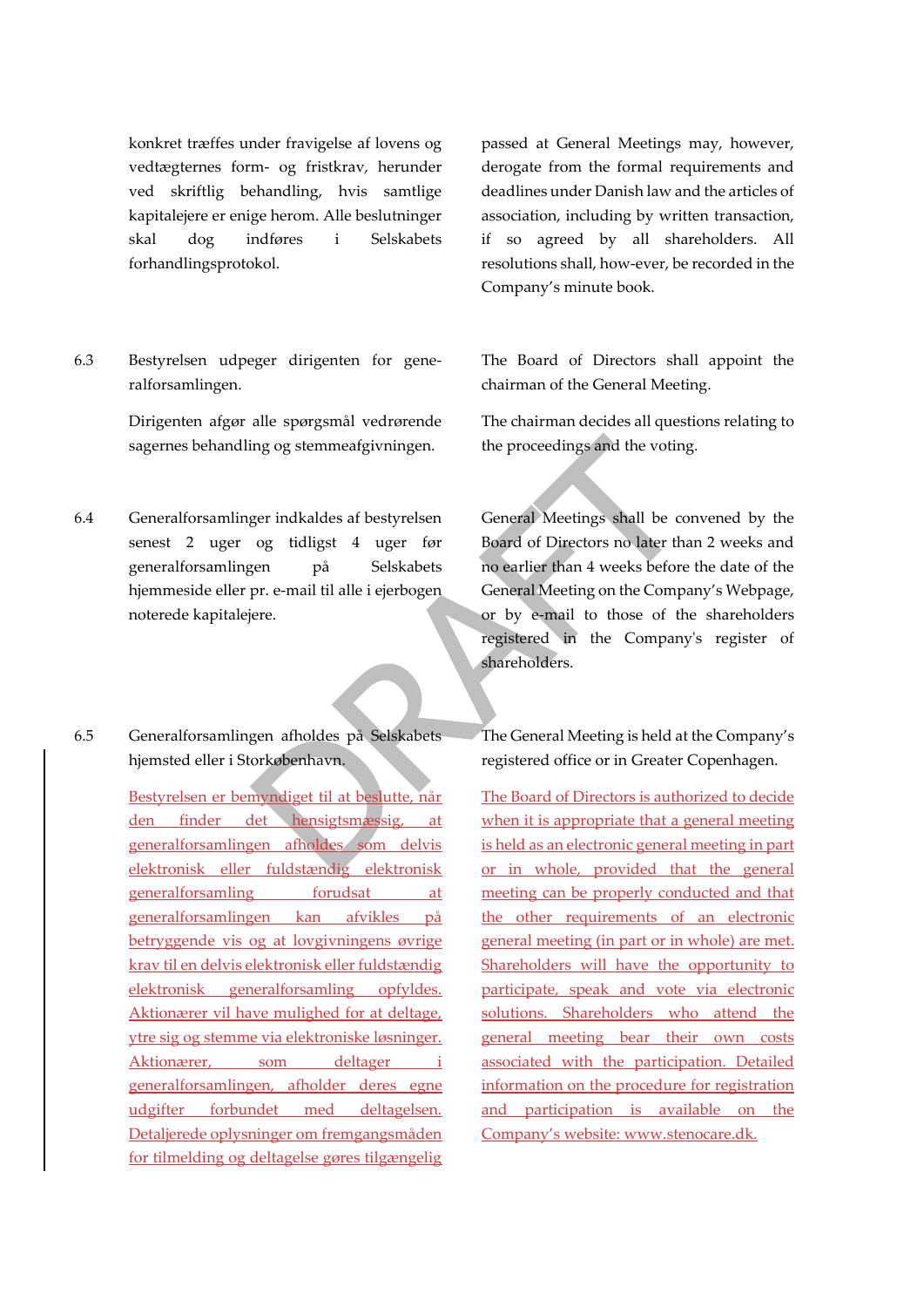på selskabets hjemmeside:

www.stenocare.dk.

Indkaldelse skal tillige følge eventuelle af Nasdaq til enhver tid fastsatte vilkår for indkaldelse.

The notice must also follow any terms stipulated by Nasdaq for convening.

## 7. **GENERALFORSAMLINGEN, STEMMERET OG BESLUTNINGER**

- 7.1 Hver kapitalandel af nominelt DKK 0,08 giver én stemme på Selskabets generalforsamling.
- 7.2 En kapitalejer har ret til selv at møde på generalforsamlingen eller ved en fuldmægtig og i begge tilfælde sammen med en rådgiver.

En fuldmægtig kan udøve stemmeret på en kapitalejers vegne mod forevisning af skriftlig og dateret fuldmagt. Selskabet stiller en skriftlig eller elektronisk fuldmagtsblanket til rådighed for enhver kapitalejer, der er berettiget til at stemme på generalforsamlingen.

- 7.3 En kapitalejers ret til at deltage i og afgive stemmer på generalforsamlingen fastsættes i forhold til de kapitalandele, som den pågældende besidder på registreringsdatoen.
- 7.4 Registreringsdatoen ligger 1 uge før generalforsamlingens afholdelse.

# **GENERAL MEETIINGS; VOTING RIGHTS AND RESOLUTIONS**

Each share of nominally DKK 0.08 shall carry one vote at the General Meeting.

A shareholder is entitled to attend the General Meeting or by a proxy and in both cases together with an advisor.

A proxy may exercise voting rights on behalf of a shareholder against the submission of written and dated power of attorney. The Company makes a written or electronic proxy form available to any shareholder who is entitled to vote at the General Meeting.

A shareholder's right to attend and vote at the General Meeting shall be determined on basis of the shares held by the person on the date of registration.

The registration date is 1 week before the date of the General Meeting.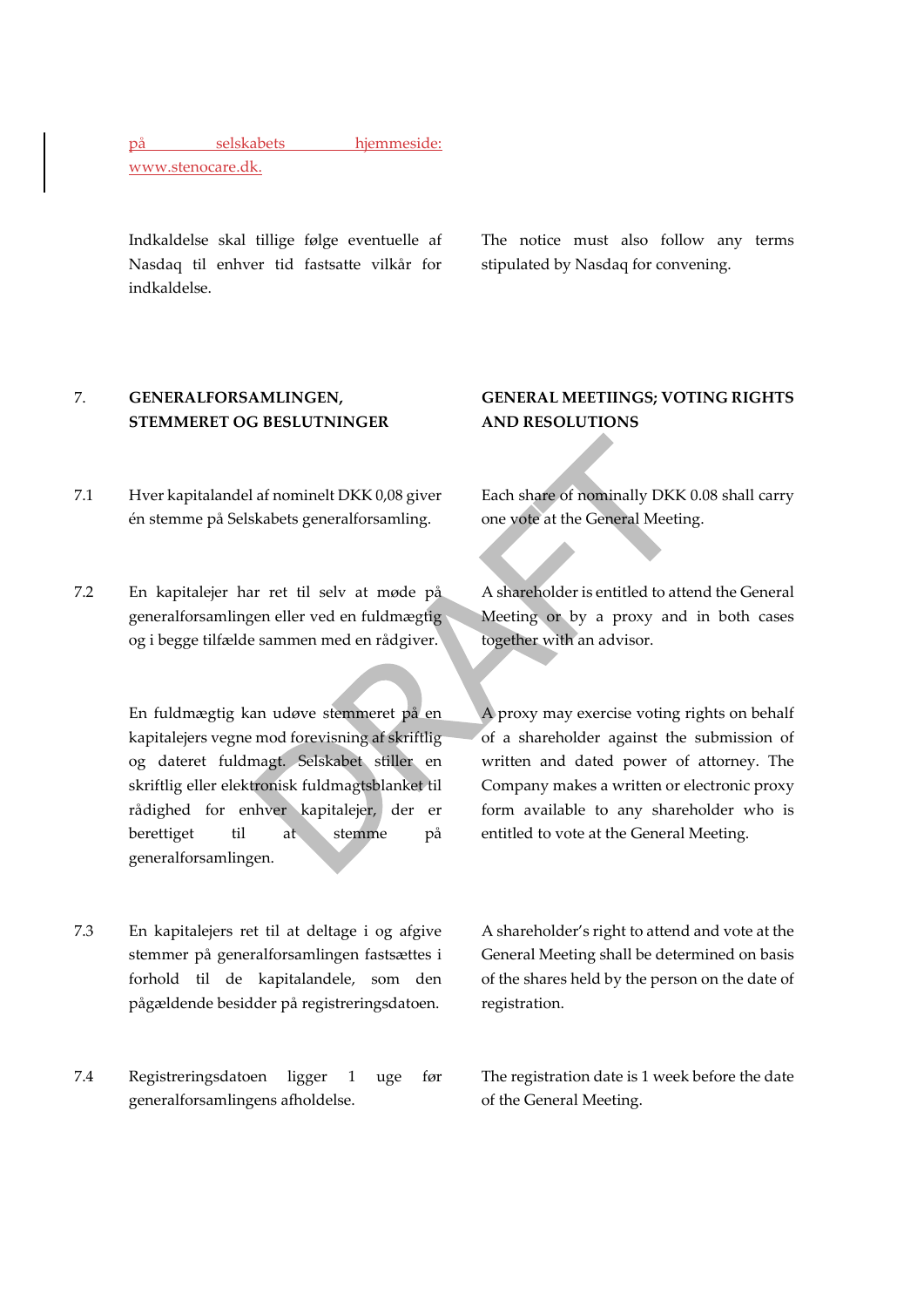- 7.5 Beslutninger på generalforsamlingen afgøres ved simpelt stemmeflertal, medmindre andet følger af lovgivningen eller disse vedtægter.
- 7.6 Beslutning om vedtægtsændring, Selskabets opløsning, fusion eller spaltning kræver, at beslutningen vedtages med mindst 2/3 af såvel de afgivne stemmer som af den på generalforsamlingen repræsenterede selskabskapital, medmindre lovgivningen stiller strengere eller lempeligere vedtagelseskrav eller tillægger bestyrelsen eller andre organer selvstændig kompetence.
- 7.7 Over forhandlingerne på generalforsamlingen føres en protokol, der underskrives af dirigenten. Protokollen eller en bekræftet udskrift af denne skal senest 2 uger efter generalforsamlingens afholdelse være tilgængelig for kapitalejerne på Selskabets hjemsted.

## **8. ORDINÆR GENERALFORSAMLING ANNUAL GENERAL MEETING**

8.1 Den ordinære generalforsamling skal afholdes hvert år i så god tid, at den godkendte årsrapport kan modtages i Erhvervsstyrelsen inden udløbet af fristen i årsregnskabsloven.

## 8.2 **Indkaldelse**

I en sammenhængende periode på højst 4 uger og mindst 2 uger før generalforsamlingen skal følgende oplysninger gøres Decisions at the General Meeting shall be decided by simple majority of votes, unless otherwise provided by the legislation or these articles of association.

Resolution on amendment of the articles of association, dissolvement, merger or division of the Company requires that the resolution be adopted by at least two thirds of both the votes cast and the share capital represented at the General Meeting unless the legislation imposes stricter or more restrictive adoption requirements or imposes the Board of Directors or other bodies' independent competence.

Minutes shall be kept of the proceedings at General Meetings, which shall be signed by the chairman of the meeting. The minutes or a certified copy of the minutes shall be available for inspection by the shareholders at the Company's registered office no later than two weeks after the General Meeting.

The annual General Meeting shall be held every year in time for the adopted annual report to reach the Danish Business Authority before expiry of the time limit provided by the Danish financial Statements Act

## **Notice**

For a consecutive period of no more than 4 weeks and no less than 2 weeks before the General Meeting, the following information shall be made available to the shareholders on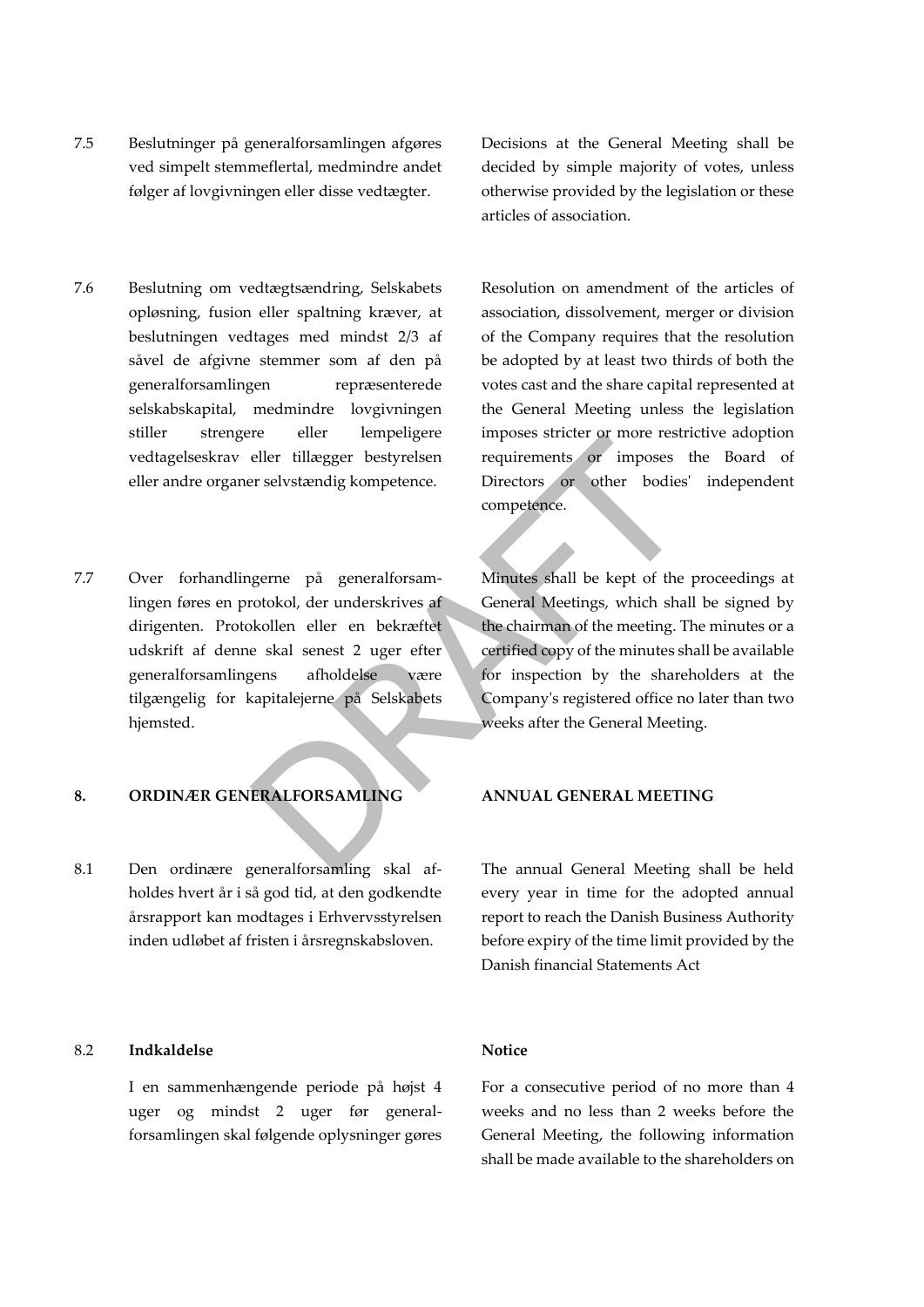tilgængelige for kapitalejerne på Selskabets hjemmeside og på Selskabets kontor:

- indkaldelsen.
- det samlede antal stemmer,
- de dokumenter, der skal fremlægges på generalforsamlingen,
- dagsorden og de fuldstændige forslag, og
- fuldmagts- og brevstemme-blanket, medmindre blanketterne sendes direkte til kapitalejerne.

the Company's website and at the Company's office:

- the notice.
- the total number of votes,
- the documents to be submitted at the General Meeting,
- agenda and the full proposals, and
- the power of attorney form and the postal vote form, unless the forms are sent directly to the shareholders.

### 8.3 **Dagsorden, ordinær generalforsamling**

På Selskabets ordinære generalforsamling skal dagsordenen være følgende:

- Bestyrelsens beretning om Selskabets virksomhed i det for løbne år.
- Fremlæggelse af den reviderede årsrapport til godkendelse.
- Anvendelse af overskud eller dækning af underskud i henhold til den godkendte årsrapport.
- Valg af bestyrelsesmedlemmer.
- Valg af revisor.
- Eventuelle forslag fra bestyrelsen og/eller kapitalejerne.

## **Agenda, the Annual General Meeting**

The agenda for the Company's Annual General Meeting shall include:

- The Board of Directors' report on the Company's business in the past year.
- **•** Presentation of the revised annual report for approval.
- Decision regarding use of surplus or coverage of losses according to the approved annual report.
- Election of members to the Board of Directors.
- Election of auditor.
- Any suggestions received from the Board of Directors and/or the shareholders.

# 9. **BESTYRELSE OG DIREKTION BOARD OF DIRECTORS AND EX-ECUTIVE BOARD**

9.1 Selskabet ledes af en bestyrelse på 4-6 medlemmer valgt af generalforsamlingen for The Company is managed by a Board of Directors consisting of 4-6 directors elected by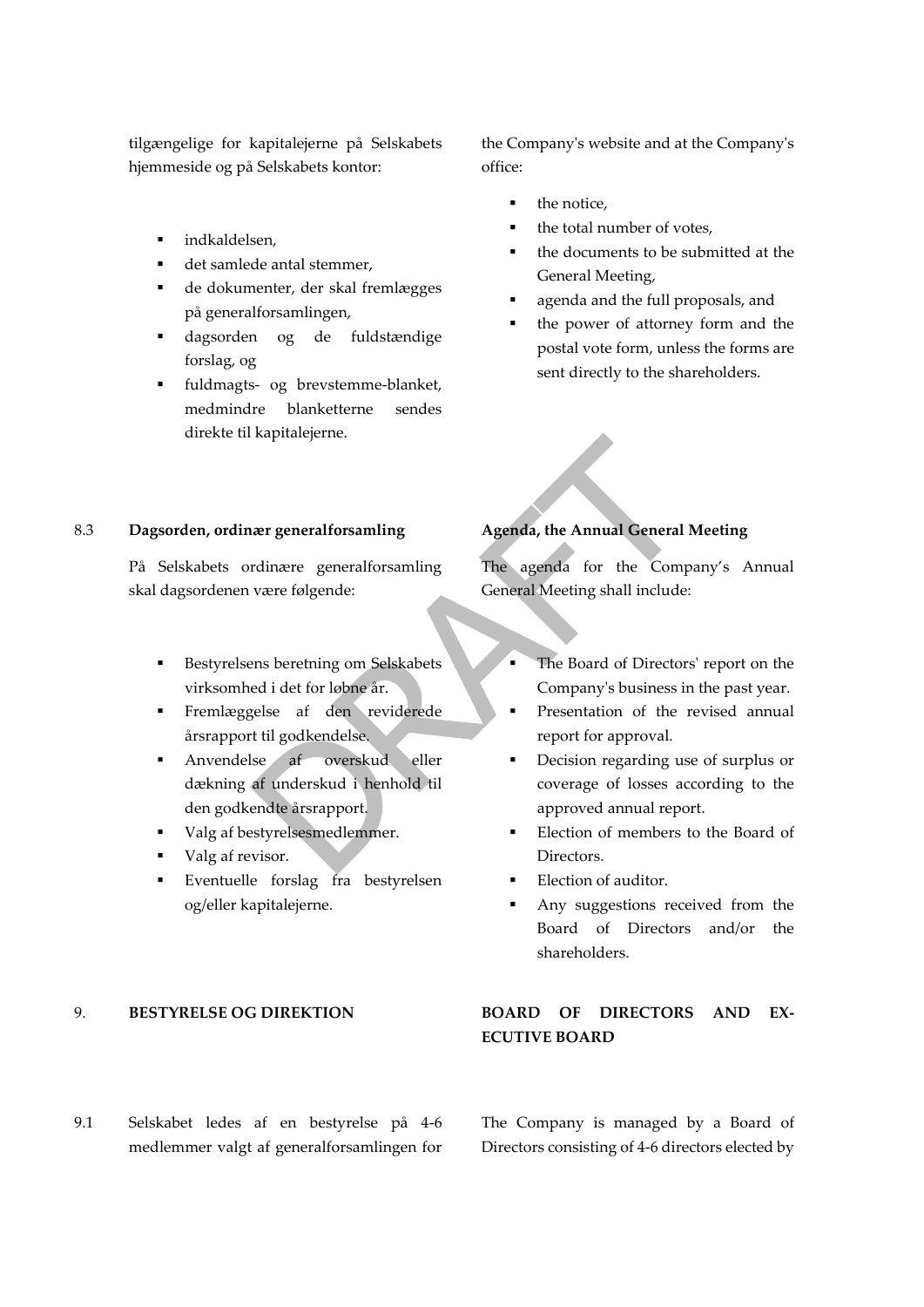indtil næste ordinære generalforsamling. Genvalg kan forekomme.

- 9.2 Bestyrelsen skal vedtage en forretningsorden om udførelsen af sit hverv.
- 9.3 Bestyrelsen vælger 1-3 direktører til at varetage den daglige ledelse af Selskabets virksomhed.

# 10. **ELEKTRONISK KOMMUNIKATION MELLEM SELSKABET OG KAPITALEJERE**

10.1 Selskabet kan anvende elektronisk dokumentudveksling samt elektronisk post (email) i kommunikation mellem Selskabet og kapitalejerne. Dette omfatter indkaldelse af kapitalejerne til ordinær og ekstraordinær generalforsamling, herunder de fuldstændige forslag til vedtægtsændringer, tilsendelse af dagsorden, årsrapport m.v. samt øvrige generelle oplysninger fra Selskabet til kapitalejerne. Selskabet kan altid benytte almindelig brevpost som alternativ til elektronisk kommunikation. Det er kapitalejernes ansvar at sikre, at Selskabet er i besiddelse af korrekt elektronisk kontaktoplysning. Kapitalejerne kan få oplysninger om kravene til de anvendte systemer og om fremgangsmåden ved elektronisk kommunikation ved henvendelse til Selskabet.

the General Meeting to hold office until the next Annual General Meeting. Re-election may happen.

The Board of Directors shall adopt rules of procedure governing the performance of its duties.

The Board of Directors elects one to three executive officers to be responsible for the day-to-day management of the Company's business.

# **ELECTRONIC COMMUNICATION BETWEEN THE COMPANY AND SHAREHOLDERS**

The Company and its shareholders may exchange documents electronically and communicate by e-mail. Electronic modes of communication may be used for giving notice to shareholders of annual and Extraordinary General Meetings, including the full text of any proposed amendments to the Articles of Association, the agenda for the General Meeting, the annual report, and any other general information from the Company to its shareholders. The Company may use regular post as an alternative to electronic communication at any time. The shareholders are responsible for ensuring that the Company has their correct electronic contact information. Information about the requirements for the systems to be used and the procedures to be followed when communicating electronically can be obtained from the Company.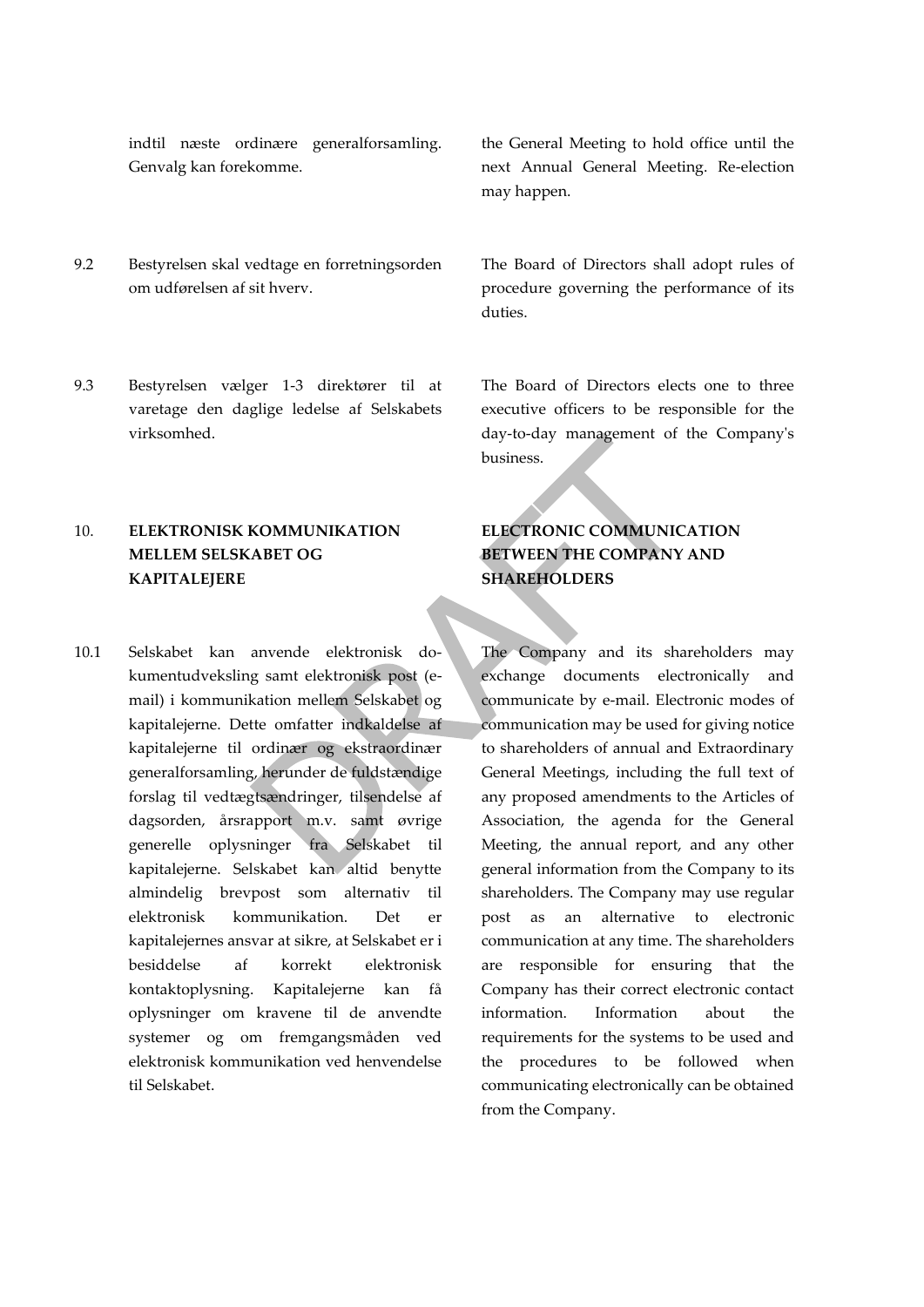### 11 **SELSKABSMEDDELELSER COMPANY ANNOUNCEMENTS**

11.1 Selskabsmeddelelser kan udsendes på engelsk og eventuelt tillige dansk.

### 12 **STOCK MARKET STOCK MARKET**

12.1 Selskabets bestyrelse kan optage Selskabet til notering eller co-liste Selskabet på et af bestyrelsen valgt stock market og foretage de nødvendige ændringer i selskabets vedtægter i den forbindelse.

13.1 Selskabet tegnes af bestyrelsesformanden i forening med en direktør eller af 3 bestyrelsesmedlemmer.

### 14 **REVISION AUDITING**

- 14.1 Selskabets årsregnskab og et eventuelt koncernregnskab revideres af én eller to statsautoriserede eller registrerede revisorer valgt af generalforsamlingen for tiden indtil næste ordinære generalforsamling.
- 14.2

Selskabets årsrapport skal udarbejdes og aflægges på engelsk, jf. selskabslovens § 100 litra A.

Company announcements can be sent in English and also in Danish.

The Company's Board of Directors is authorized to list or co-list the Company on a stock market selected by the Board of Directors and make the necessary changes to the Company's Articles of Association in this regard.

## 13 **TEGNINGSREGEL POWER TO BIND THE COMPANY**

The Company is bound by the joint signatures of the chairman of the Board of Directors in association with a Director or by 3 board members.

The Company's annual report shall be audited by one or two stateauthorised public accountants elected at the General Meeting to hold office until the next annual General Meeting.

The Company's annual report must be prepared and presented in English, cf. section 100(A) of the Danish Companies Act.

### 15. **REGNSKABSÅR FINANCIAL YEAR**